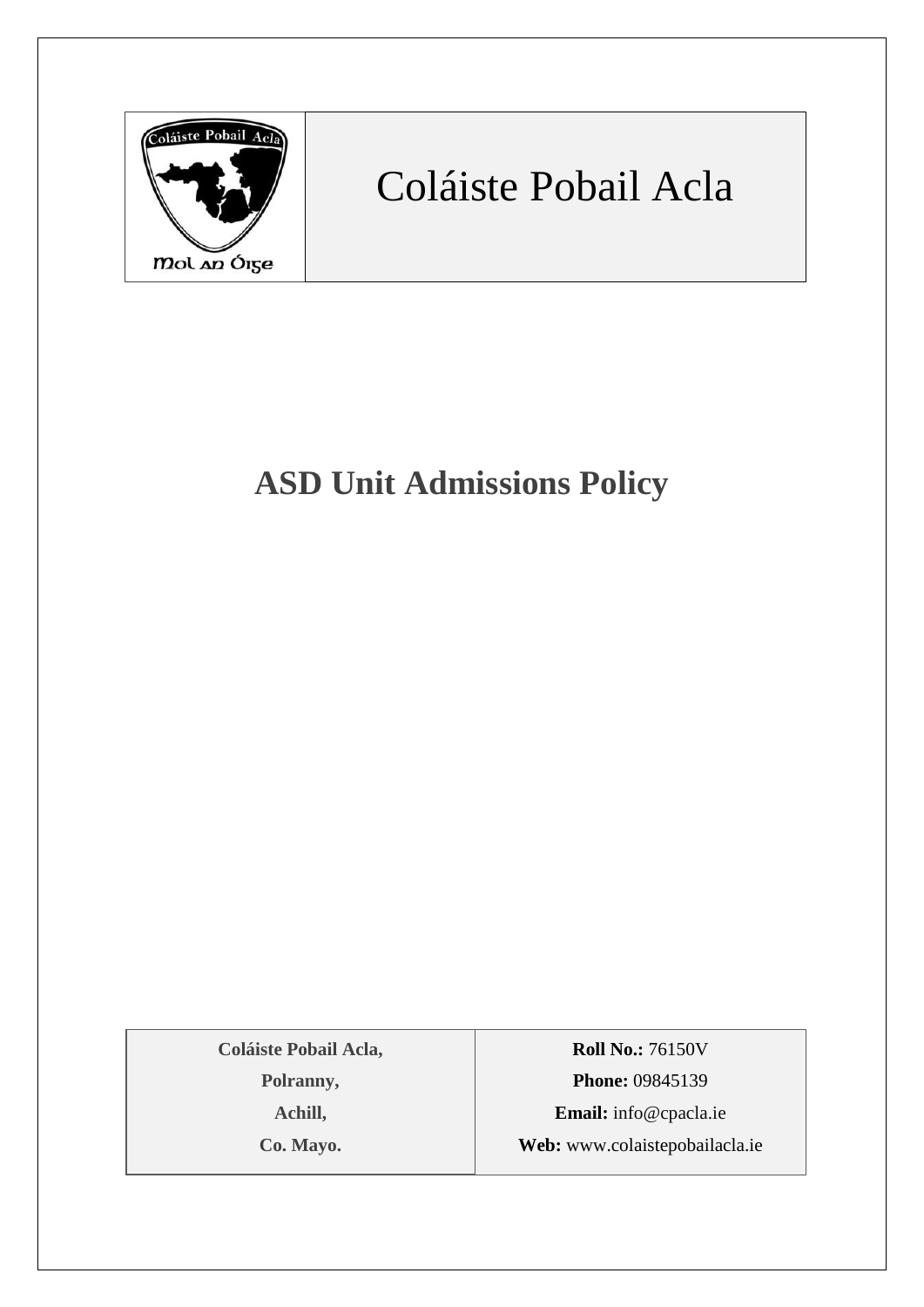#### **Contents**

- 1. Background
- 2. Health Service Executive Input
- 3. Enrolment
- 4. Criteria for Enrolment
- 5. Enrolment Procedure
- 6. Primary Feeder Schools
- 7. Declaration

Appendices:

Appendix 1 – Abbreviations and Acronyms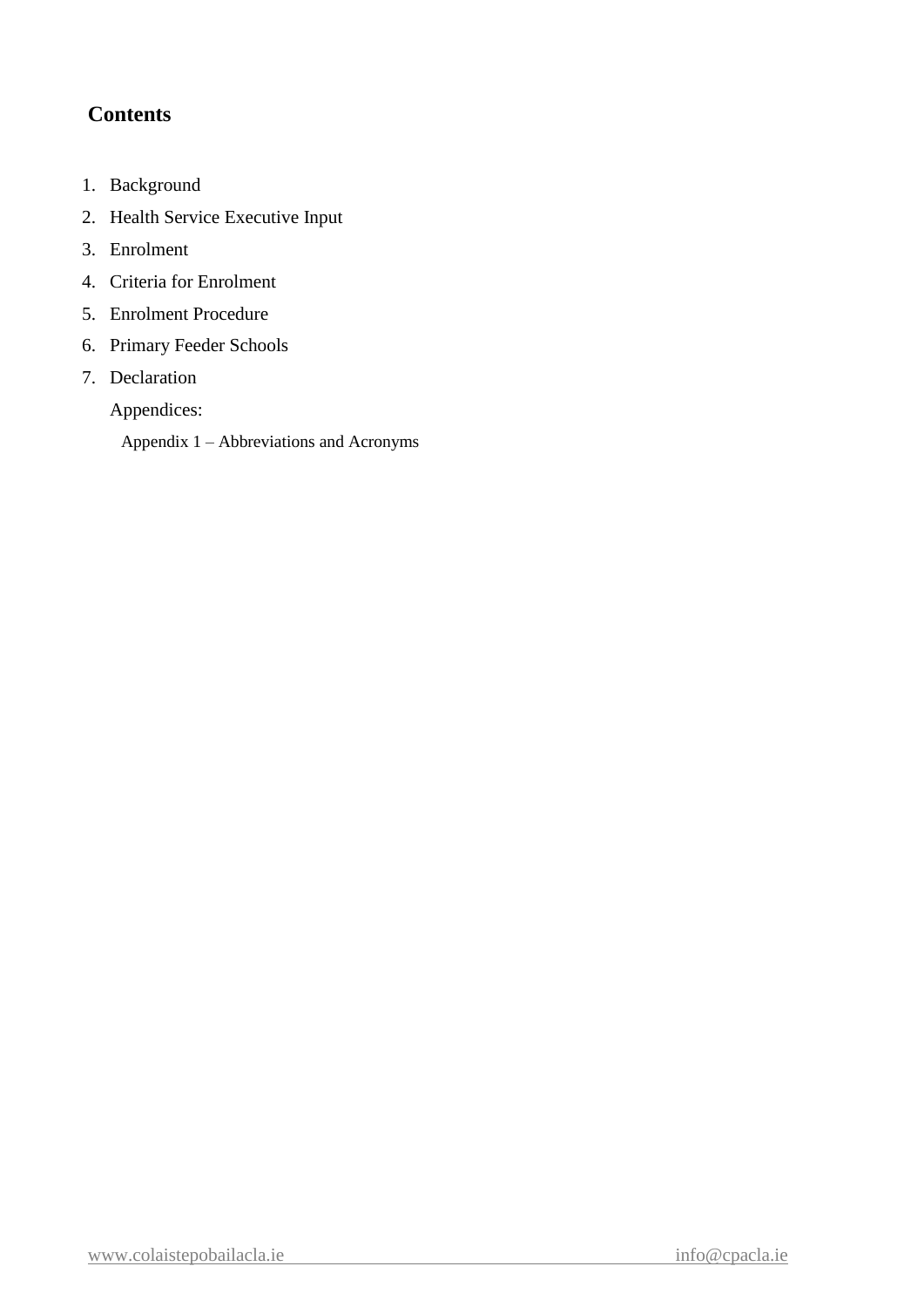#### **1. Background**

Coláiste Pobail Acla is a multi-denomination co-educational school under the patronage of the Mayo, Sligo Leitrim ETB. Procedures for admission are set out having regard for the Education Act 1998, the Education Welfare Act 2000, the Equal Status Act 2000 and the Education for Persons with Special Needs Act 2004.

The Autism Support provision in Coláiste Pobail Acla is funded and resourced by the Department of Education and Science. This school policy has regard to the funding, resources, services and spaces available.

#### **2. Health Service Executive Input**

Essential services are provided by the Health Service Executive. These services include Speech and Language Therapy and Occupational Therapy.

Coláiste Pobail Acla has no control over these services, merely acting as a relevant setting for their provision. All queries about these services must be addressed to the Health Service Executive and not to Coláiste Pobail Acla.

#### **3. Enrolment**

The Board of Management reserves the right of admission within the terms of this policy. The Board of Management will not, however, refuse a child based on:

- 1. Gender
- 2. Civil Status
- 3. Family Status
- 4. Sexual Orientation
- 5. Religion
- 6. Age
- 7. Disability
- 8. Race
- 9. Traveller Status

School Management will process any applications for enrolment in the ASD Unit.

Enrolment in the ASD Unit is a dual enrolment process and is reserved for students who have successfully enrolled in Coláiste Pobail Acla in the first instance.

School Management reviews the psychological assessment of the applicants and any enrolment is subject to the approval of School Management.

**By accepting a place in Coláiste Pobail Acla, parents/guardians also agree to accept all current and future school policies.**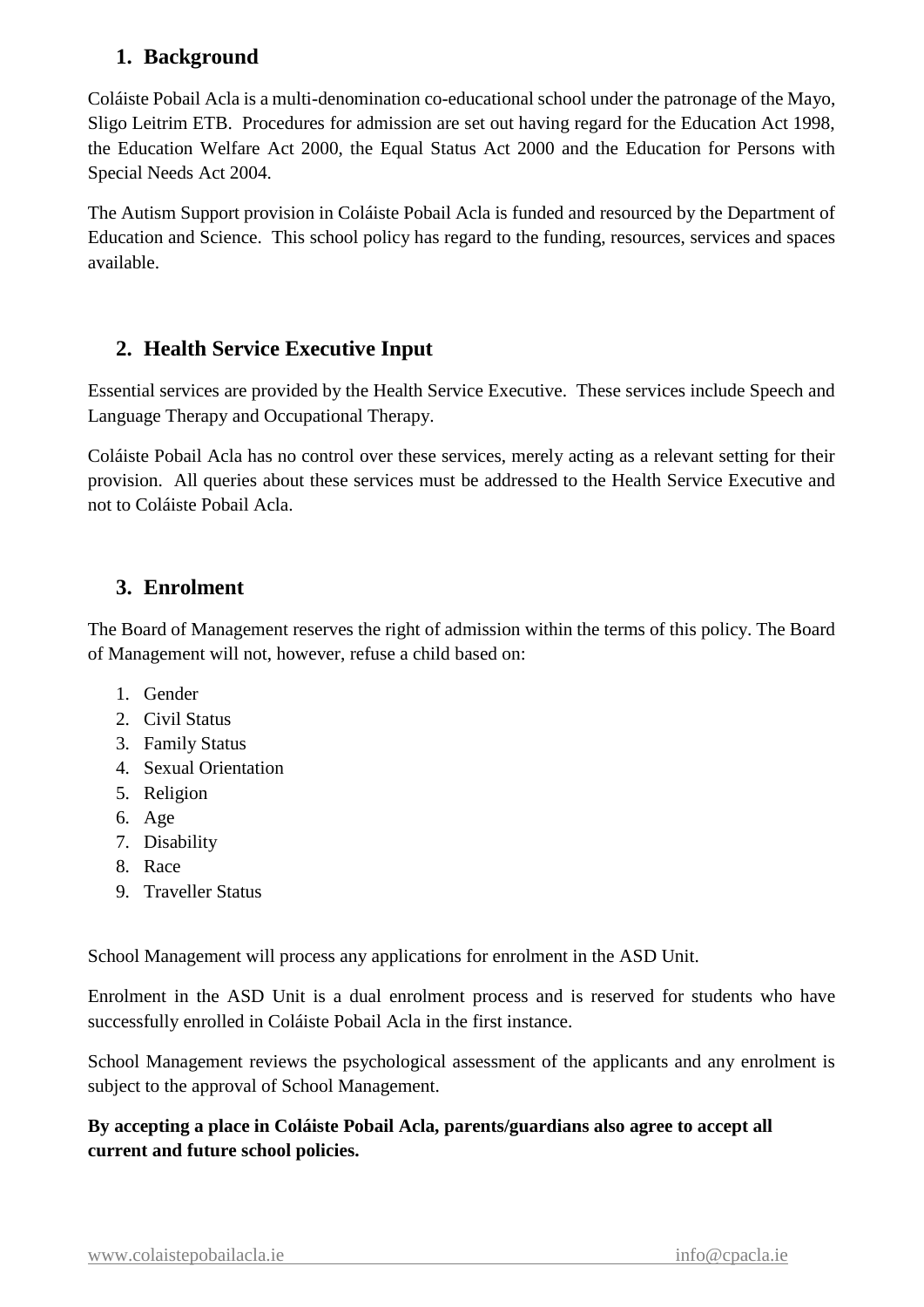#### **4. Criteria for Enrolment**

- Each child in the class must have a definite diagnosis of Autism.
- The Support will only cater for children who are 12 years of age or more and less than 18 years of age on the 1st September of the school year in question, unless there is specific approval from the Department of Education for a student who is outside this upper age limit.
- Prospective students must have a recommendation from a NEPS psychologist, psychiatrist or multidisciplinary team to qualify for consideration for a placement in the Autism Support Programme. The placement of a student in the Autism Support Programme must be sanctioned by the SENO.
- Under guidelines from the Department of Education the number of places in the Autism Support is limited to **six** students per room.
- In the absence of full disclosure of the applicant's assessments School Management has the right to refuse admission or to reserve admission until the necessary documentation is presented.
- It is a policy of the school not to accept transfers into the Autism Support Programme after the commencement of the school year.

#### **5. Enrolment Procedure**

- 1. The process of enrolment begins with a referral from an external agency or telephone call or visit in person from the parents/guardians.
- 2. A school application form, showing family details and medical history is then completed. This application must be accompanied by a recent educational psychological assessment and diagnostic report.
- 3. Fully completed applications are then recorded in the applications file.
- 4. Only applications that meet the criteria for enrolment above will be considered as suitable applications.

If the number of the children on the list of applicants exceeds the number of places available, the following ranked criteria will apply:

- 1. Applicants with siblings already in the school.
- 2. Applicants attending the feeder schools listed in Section 6.
- 3. Applicants not attending these feeder schools for whom this Autism Support would be the nearest facility.
- 4. Applicants not in any of the above categories.

Allocation of a place in Coláiste Pobail Acla does not guarantee a place in the Autism Support for any student.

If the number of applicants at any of the ranked criteria above exceeds the number of places available, then the available places will be allocated on the basis of date of birth, with priority being given to the oldest applicant at the criteria level and continuing thus forth until all places are filled.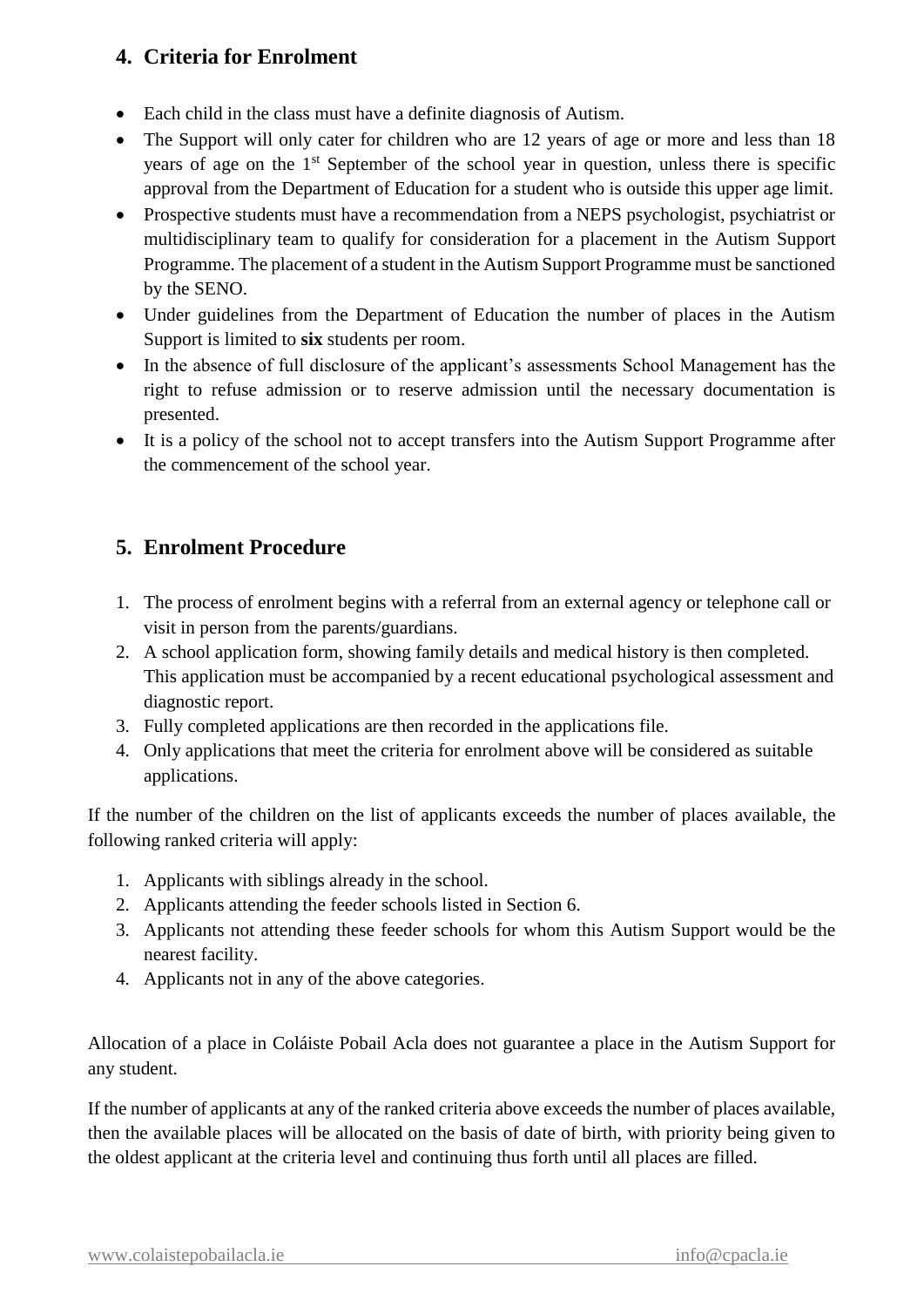Should two or more applicants share the same date of birth; places will be allocated on the basis of the date that fully completed applications were recorded in the applications file.

#### **6 Primary Feeder Schools**

| Bunnacurry N.S.                     |
|-------------------------------------|
| Tonragee N.S.                       |
| Valley N.S.                         |
| Saula N.S.                          |
| Achill Sound N.S.                   |
| Dookinella N.S.                     |
| Dooagh N.S.                         |
| Mulranny N.S.                       |
| Drumgallagh N.S. (Ballycroy)        |
| Newport N.S.                        |
| Scoil Naomh Bhride N.S. (Ballycroy) |

Please note that the fulfilling of the enrolment criteria does not necessarily ensure enrolment if:

- 1. Necessary resources pertaining to the enrolment are not available
- 2. Sufficient classroom space is not available

The school reserves the right to refuse enrolment to any student with Autism in very exceptional situations. Such a situation could include the following:

- 1. The student has special needs such that, even with additional resources available from the Department of Education and Skills, the school cannot meet these needs.
- 2. In the opinion of the Board of Management, having been furnished with all available student records/reports, the student poses an unacceptable risk to other students, to school staff or to school property.

The Board of Management of Coláiste Pobail Acla respects the rights of the existing school community and the children already enrolled in Coláiste Pobail Acla. This consideration is paramount when assessing entry to the Autism Support.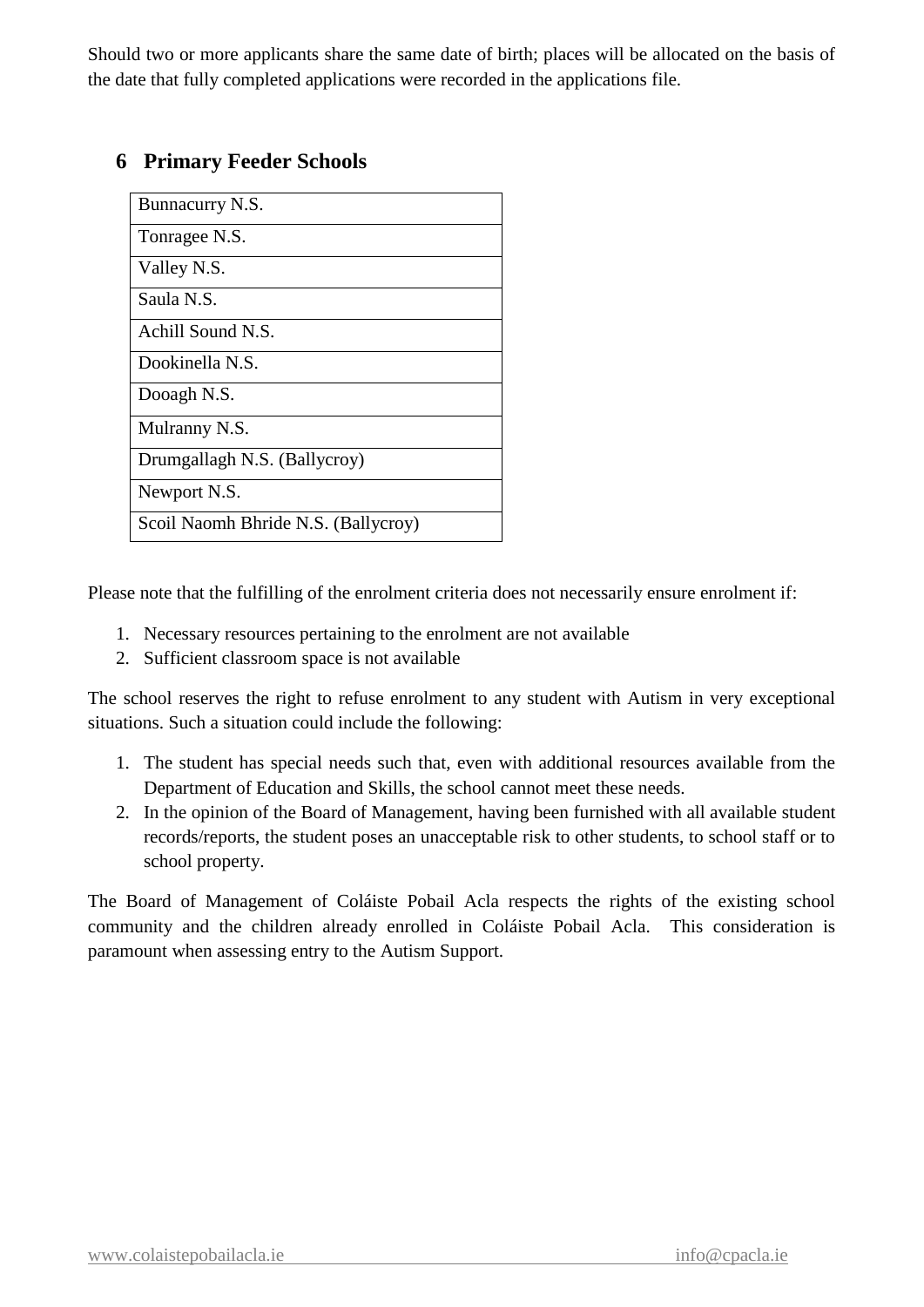#### **7 Declaration**

This Coláiste Pobail Acla Policy was formed following consultation with all staff, members of the Board of Management, Parents and the Student Council. It is recommended that this policy be reviewed every three years or whenever it is deemed necessary by School Management. It was adopted by the Board of Management of Coláiste Pobail Acla on:

|         | $Sigma:$ Signed:                            | Date: |  |
|---------|---------------------------------------------|-------|--|
|         | Mr. Pat Kilbane                             |       |  |
|         | Chairperson of the Board of Management      |       |  |
|         |                                             |       |  |
| Signed: |                                             | Date: |  |
|         | Mr. Paul Fahy                               |       |  |
|         | Board Secretary & School Principal (Acting) |       |  |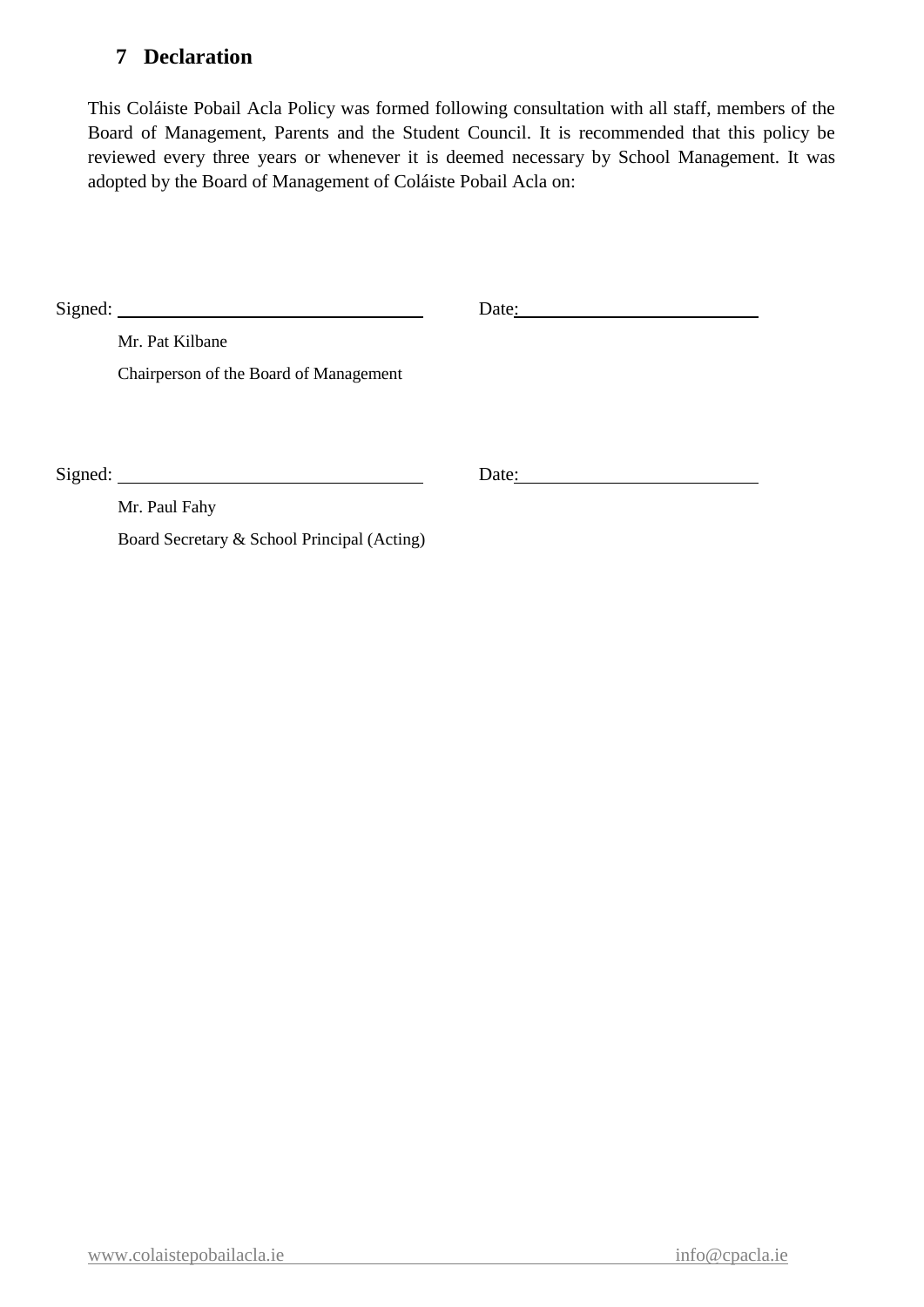### **Appendix 1 – Abbreviations and Acronyms**

Below is a list of abbreviations and acronyms used across several Coláiste Pobail Acla policies and documents.

| <b>ACE</b>   | <b>Autism Centre of Excellence</b>                   |
|--------------|------------------------------------------------------|
| <b>ASD</b>   | Autistic Spectrum Disorder                           |
| <b>BOM</b>   | <b>Board of Management</b>                           |
| <b>BSP</b>   | <b>Behaviour Support Plan</b>                        |
| <b>CAMHS</b> | Child and Adolescent Mental Health Services          |
| <b>CAT</b>   | <b>Cognitive Ability Test</b>                        |
| <b>CPNS</b>  | <b>Child Protection Notification System</b>          |
| <b>CSPE</b>  | Civic, Social and Political Education                |
| <b>DDLP</b>  | Deputy Designated Liaison Person                     |
| <b>DEIS</b>  | Delivering Equality of Education in Schools          |
| <b>DLP</b>   | Designated Liaison Person                            |
| EP           | <b>Education Plan</b>                                |
| <b>EPSEN</b> | Education for Persons with Special Educational Needs |
| <b>ETB</b>   | <b>Education and Training Board</b>                  |
| <b>GRT</b>   | <b>Group Reading Test</b>                            |
| <b>HSCLO</b> | Home School Community Liaison Officer                |
| <b>HSE</b>   | <b>Health Service Executive</b>                      |
| <b>ICT</b>   | Information and Communication Technology             |
| <b>IEP</b>   | <b>Individual Education Plan</b>                     |
| <b>JCSP</b>  | Junior Certificate Schools Programme                 |
| <b>LCVP</b>  | Leaving Certificate Vocational Programme             |
| <b>LGBT</b>  | Lesbian, Gay, Bisexual, Transgender                  |
| <b>MUGA</b>  | Multi Use Games Area                                 |
| <b>NBSS</b>  | <b>National Behaviour Support Service</b>            |
| <b>NCBI</b>  | National Centre for the Blind Ireland                |
| <b>NCSE</b>  | National Council for Special Education               |
| <b>NEPS</b>  | National Educational Phycological Service            |
| <b>NEWB</b>  | National Education and Welfare Board                 |
| <b>NLN</b>   | <b>National Learning Network</b>                     |
| <b>OT</b>    | <b>Occupational Therapy</b>                          |
| PC           | <b>Pastoral Care</b>                                 |
| PE           | <b>Physical Education</b>                            |